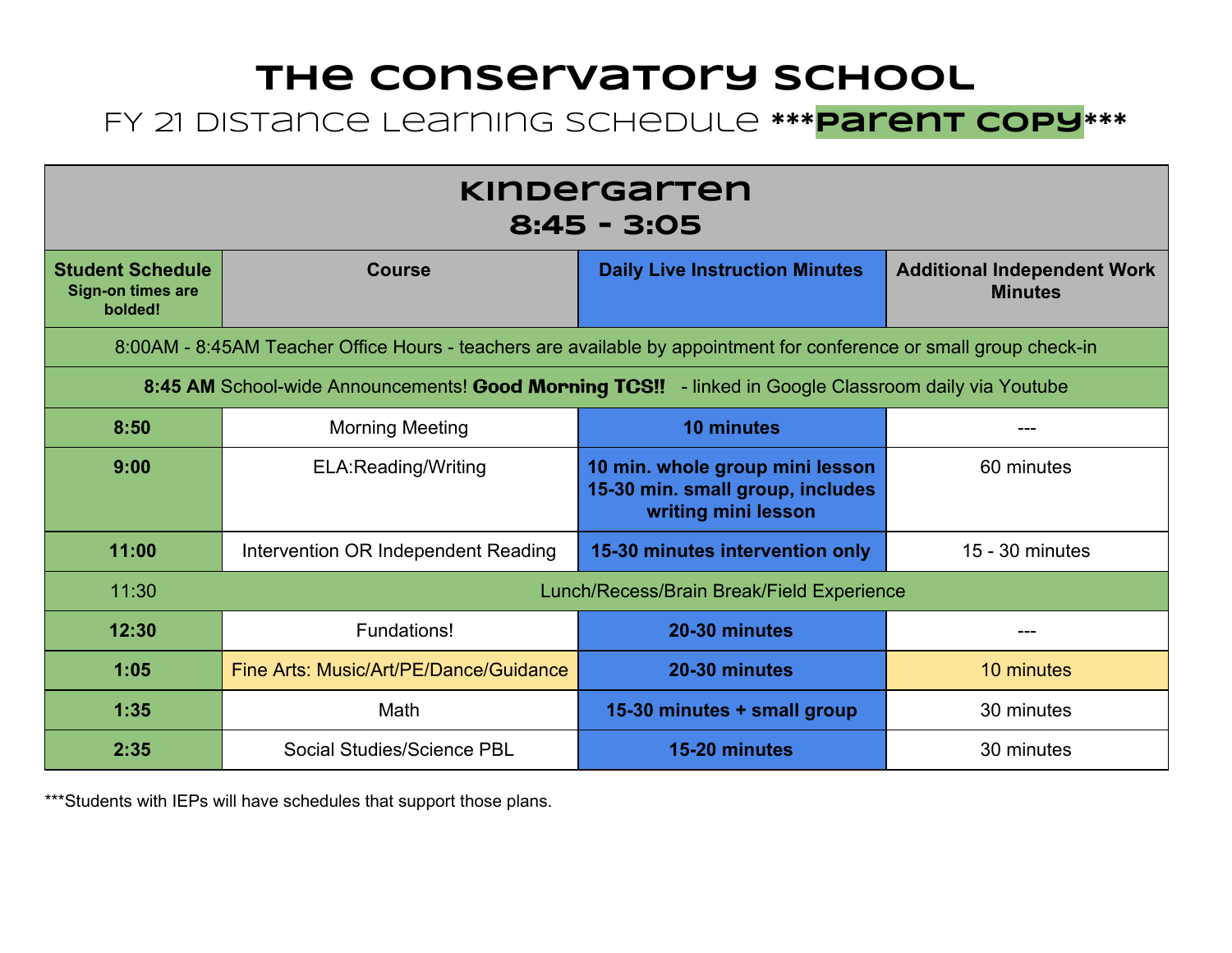#### FY 21 Distance Learning Schedule **\*\*\*Parent Copy\*\*\***

| <b>1ST Grabe</b><br>$8:45 - 3:05$                                                                    |                                                                                                                     |                                                                                            |                                                      |  |
|------------------------------------------------------------------------------------------------------|---------------------------------------------------------------------------------------------------------------------|--------------------------------------------------------------------------------------------|------------------------------------------------------|--|
| <b>Student Schedule</b><br><b>Sign-on times are</b><br>bolded!                                       | <b>Course</b>                                                                                                       | <b>Daily Live Instruction Minutes</b>                                                      | <b>Additional Independent Work</b><br><b>Minutes</b> |  |
|                                                                                                      | 8:00AM - 8:45AM Teacher Office Hours - teachers are available by appointment for conference or small group check-in |                                                                                            |                                                      |  |
| 8:45 AM School-wide Announcements! Good Morning TCS!! - linked in Google Classroom daily via Youtube |                                                                                                                     |                                                                                            |                                                      |  |
| 8:50                                                                                                 | <b>Morning Meeting</b><br><b>10 minutes</b>                                                                         |                                                                                            |                                                      |  |
| 9:00                                                                                                 | <b>ELA: Reading/Writing</b>                                                                                         | 10 min. whole group mini lesson<br>15-30 min. small group, includes<br>writing mini lesson | 60 minutes                                           |  |
| 11:00                                                                                                | Intervention/Independent Reading                                                                                    | 15-30 minutes intervention only                                                            | 15 - 30 minutes                                      |  |
| 11:30                                                                                                |                                                                                                                     | Lunch/Recess/Brain Break/Field Experience                                                  |                                                      |  |
| 12:30                                                                                                | Fundations!                                                                                                         | 20-30 minutes                                                                              | ---                                                  |  |
| 1:00                                                                                                 | Math                                                                                                                | 15-30 minutes + small group                                                                | 30 minutes                                           |  |
| 1:40                                                                                                 | Fine Arts: Music/Art/PE/Dance/Guidance                                                                              | 30 minutes - Live!                                                                         | ---                                                  |  |
| 2:10                                                                                                 | Social Studies/Science PBL                                                                                          | 15-30 minutes                                                                              | 25 minutes                                           |  |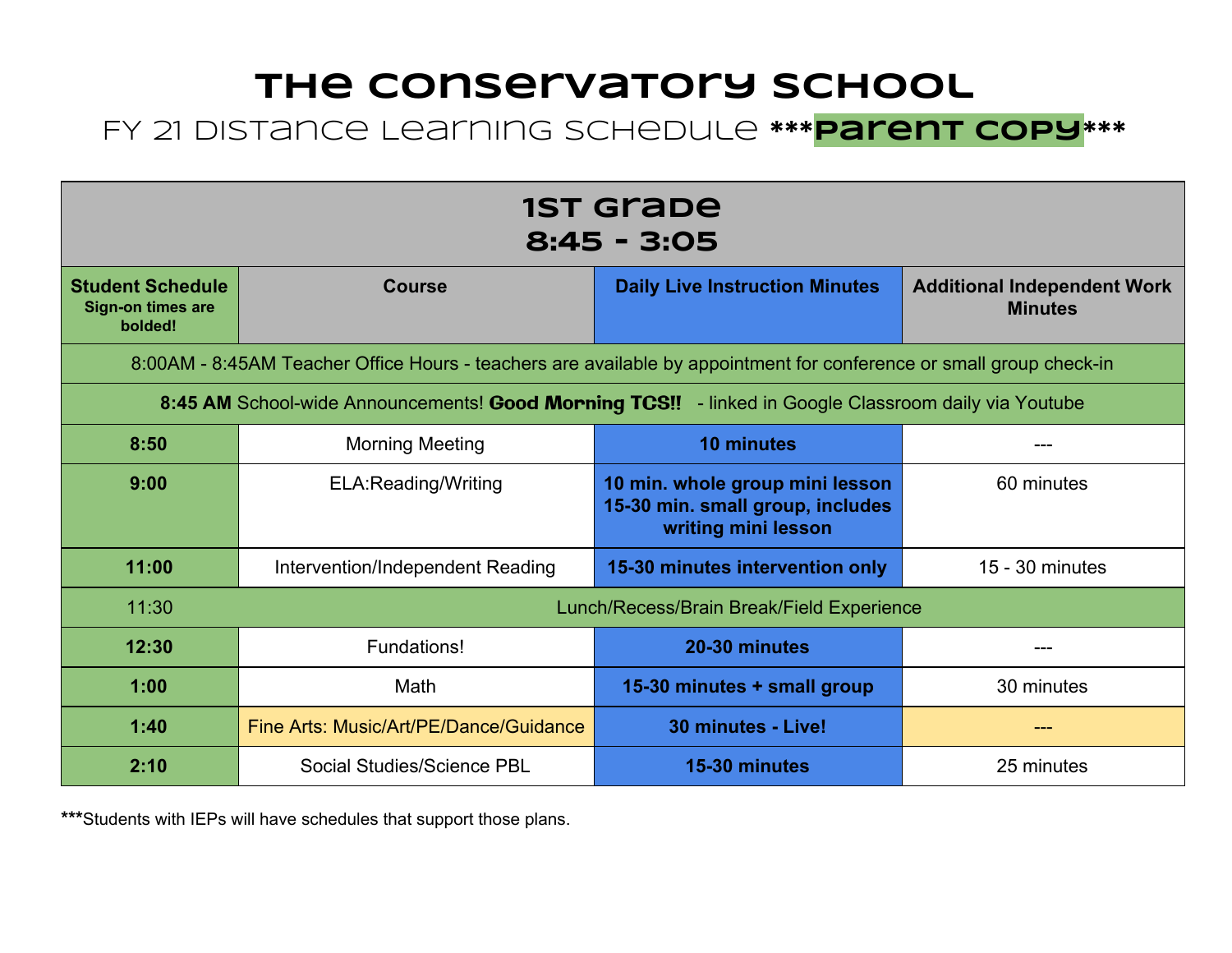#### FY 21 Distance Learning Schedule **\*\*\*Parent copy\*\*\***

| 2nd grabe<br>$8:45 - 3:05$                                                                           |                                                                                                                     |                                                                                            |                                                      |  |
|------------------------------------------------------------------------------------------------------|---------------------------------------------------------------------------------------------------------------------|--------------------------------------------------------------------------------------------|------------------------------------------------------|--|
| <b>Student Schedule</b><br><b>Sign-on times are</b><br>bolded!                                       | <b>Course</b>                                                                                                       | <b>Daily Live Instruction Minutes</b>                                                      | <b>Additional Independent Work</b><br><b>Minutes</b> |  |
|                                                                                                      | 8:00AM - 8:45AM Teacher Office Hours - teachers are available by appointment for conference or small group check-in |                                                                                            |                                                      |  |
| 8:45 AM School-wide Announcements! Good Morning TCS!! - linked in Google Classroom daily via Youtube |                                                                                                                     |                                                                                            |                                                      |  |
| 8:50                                                                                                 | <b>Morning Meeting</b><br><b>10 minutes</b>                                                                         |                                                                                            |                                                      |  |
| 9:00                                                                                                 | ELA: Reading/Writing                                                                                                | 10 min. whole group mini lesson<br>15-30 min. small group, includes<br>writing mini lesson | 60 minutes                                           |  |
| 11:00                                                                                                | Intervention/Independent Reading                                                                                    | 15-30 minutes intervention only                                                            | $15 - 30$ minutes                                    |  |
| 11:30                                                                                                | Lunch/Recess/Brain Break/Field Experience                                                                           |                                                                                            |                                                      |  |
| 12:30                                                                                                | Fine Arts: Music/Art/PE/Dance/Guidance                                                                              | 15-30 minutes - Live!                                                                      | ---                                                  |  |
| 1:00                                                                                                 | Fundations!                                                                                                         | 20-30 minutes                                                                              | ---                                                  |  |
| 1:30                                                                                                 | Math                                                                                                                | 15-30 minutes + small group                                                                | 40 minutes                                           |  |
| 2:25                                                                                                 | Social Studies/Science PBL                                                                                          | 15-30 minutes                                                                              | 30 minutes                                           |  |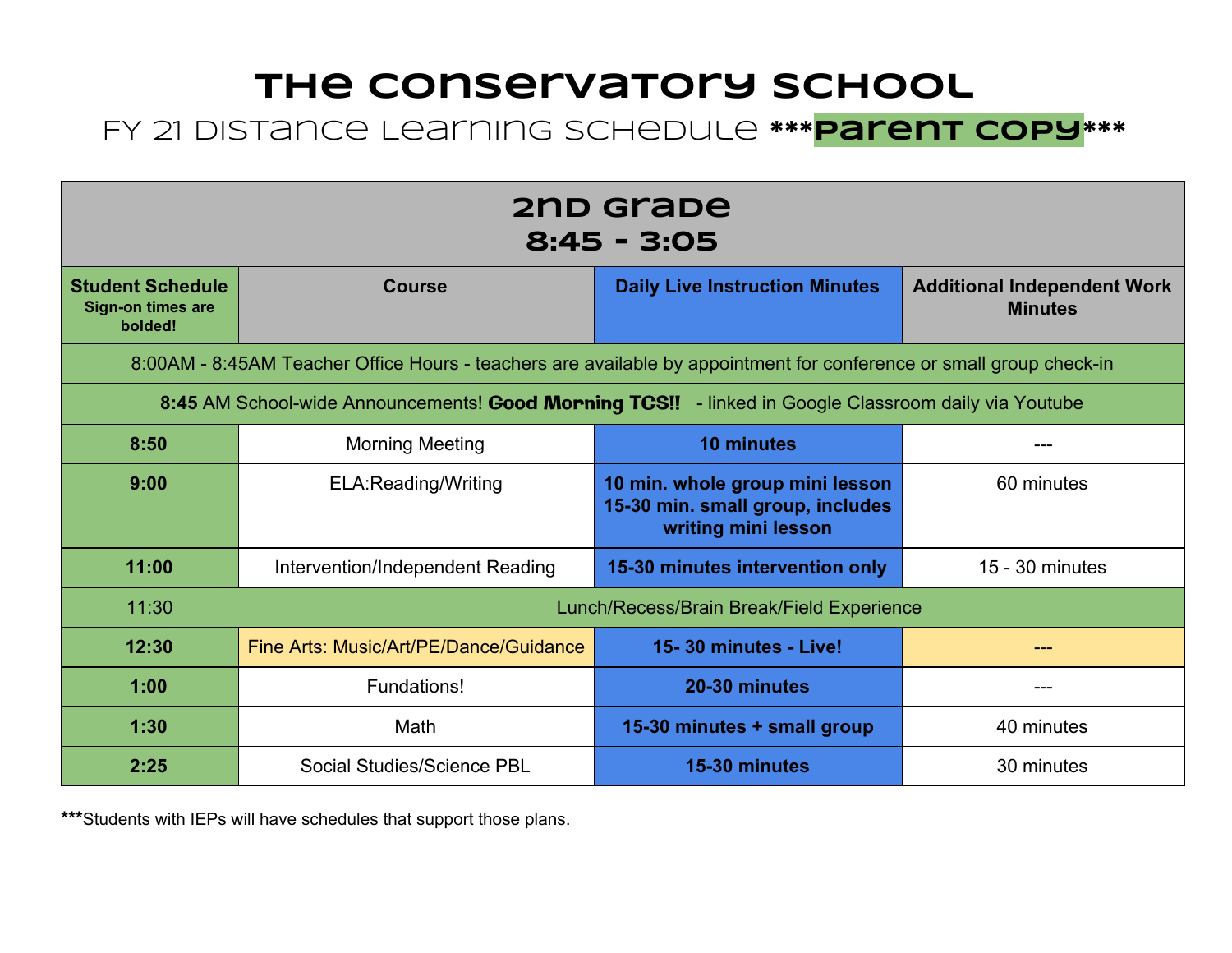#### FY 21 Distance Learning Schedule **\*\*\*Parent copy\*\*\***

| 3rd Grabe - self-contained -or- ELA Homeroom<br>$8:45 - 3:05$                                        |                                                                                                                     |                                                                                            |                                                      |  |
|------------------------------------------------------------------------------------------------------|---------------------------------------------------------------------------------------------------------------------|--------------------------------------------------------------------------------------------|------------------------------------------------------|--|
| <b>Student Schedule</b><br>Sign-on times are<br>bolded!                                              | <b>Course</b>                                                                                                       | <b>Daily Live Instruction Minutes</b>                                                      | <b>Additional Independent Work</b><br><b>Minutes</b> |  |
|                                                                                                      | 8:00AM - 8:45AM Teacher Office Hours - teachers are available by appointment for conference or small group check-in |                                                                                            |                                                      |  |
| 8:45 AM School-wide Announcements! Good Morning TCS!! - linked in Google Classroom daily via Youtube |                                                                                                                     |                                                                                            |                                                      |  |
| 8:50                                                                                                 | <b>Morning Meeting</b>                                                                                              | <b>10 minutes</b>                                                                          |                                                      |  |
| 9:00                                                                                                 | ELA:Reading/Writing                                                                                                 | 10 whole group mini lesson<br>15-30 small group, includes<br>writing mini lesson           | 30 minutes                                           |  |
| 9:30                                                                                                 | Fine Arts: Music/Art/PE/Dance/Guidance                                                                              | 15-30 minutes - Live!                                                                      | $\frac{1}{2}$                                        |  |
| 10:00                                                                                                | ELA:Reading/Writing                                                                                                 | 10 min. whole group mini lesson<br>15-30 min. small group, includes<br>writing mini lesson | 30 minutes                                           |  |
| 11:30                                                                                                |                                                                                                                     | Lunch/Recess/Brain Break/Field Experience                                                  |                                                      |  |
| 12:30                                                                                                | Intervention/Independent Reading                                                                                    | 15-30 minutes intervention only                                                            | 15 - 30 minutes                                      |  |
| 1:00                                                                                                 | Math                                                                                                                | 15-30 minutes + small group                                                                | 30 minutes                                           |  |
| 2:00                                                                                                 | Social Studies/Science PBL                                                                                          | 15-30 minutes                                                                              | 15 - 30 minutes                                      |  |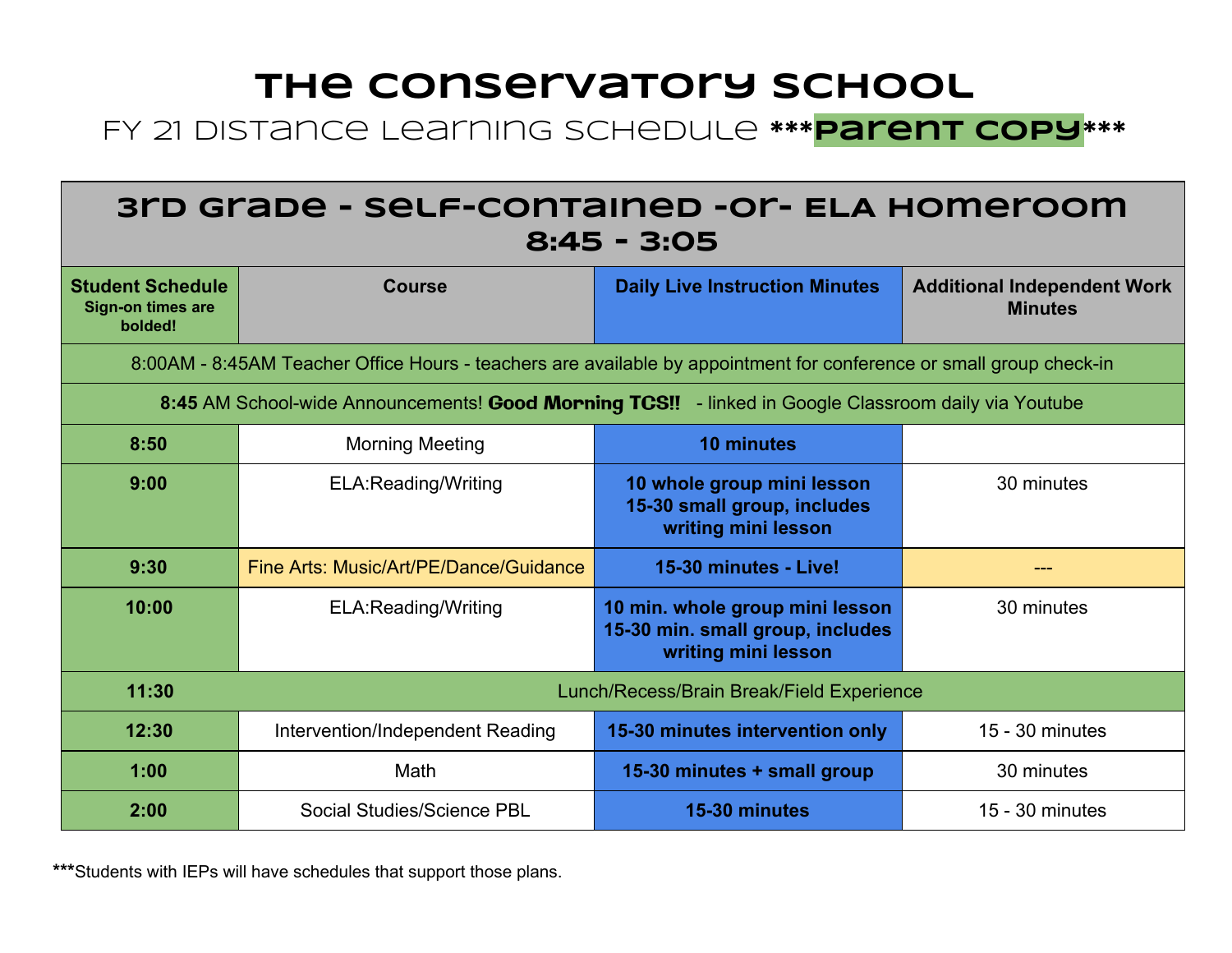#### FY 21 Distance Learning Schedule **\*\*\*Parent copy\*\*\***

| 3rd Grabe - Math Homeroom<br>$8:45 - 3:05$                                                                          |                                        |                                                                                            |                                                      |  |
|---------------------------------------------------------------------------------------------------------------------|----------------------------------------|--------------------------------------------------------------------------------------------|------------------------------------------------------|--|
| <b>Student Schedule</b><br><b>Sign-on times are</b><br>bolded!                                                      | <b>Course</b>                          | <b>Daily Live Instruction Minutes</b>                                                      | <b>Additional Independent Work</b><br><b>Minutes</b> |  |
| 8:00AM - 8:45AM Teacher Office Hours - teachers are available by appointment for conference or small group check-in |                                        |                                                                                            |                                                      |  |
| 8:45 AM School-wide Announcements! Good Morning TCS!! - linked in Google Classroom daily via Youtube                |                                        |                                                                                            |                                                      |  |
| 8:50                                                                                                                | <b>Morning Meeting/Math</b>            | 15-30 minutes + small group                                                                | 30 minutes                                           |  |
| 9:30                                                                                                                | Fine Arts: Music/Art/PE/Dance/Guidance | 15-30 minutes - Live!                                                                      | ---                                                  |  |
| 10:05                                                                                                               | Math                                   |                                                                                            |                                                      |  |
| 10:35                                                                                                               | Social Studies/Science PBL             | 15-30 minutes                                                                              | 15 - 30 minutes                                      |  |
| 11:30                                                                                                               |                                        | Lunch/Recess/Brain Break/Field Experience                                                  |                                                      |  |
| 12:30                                                                                                               | Intervention/Independent Reading       | 15-30 minutes intervention only                                                            | 15 - 30 minutes                                      |  |
| 1:00                                                                                                                | <b>ELA: Reading/Writing</b>            | 10 min. whole group mini lesson<br>15-30 min. small group, includes<br>writing mini lesson | 30 minutes                                           |  |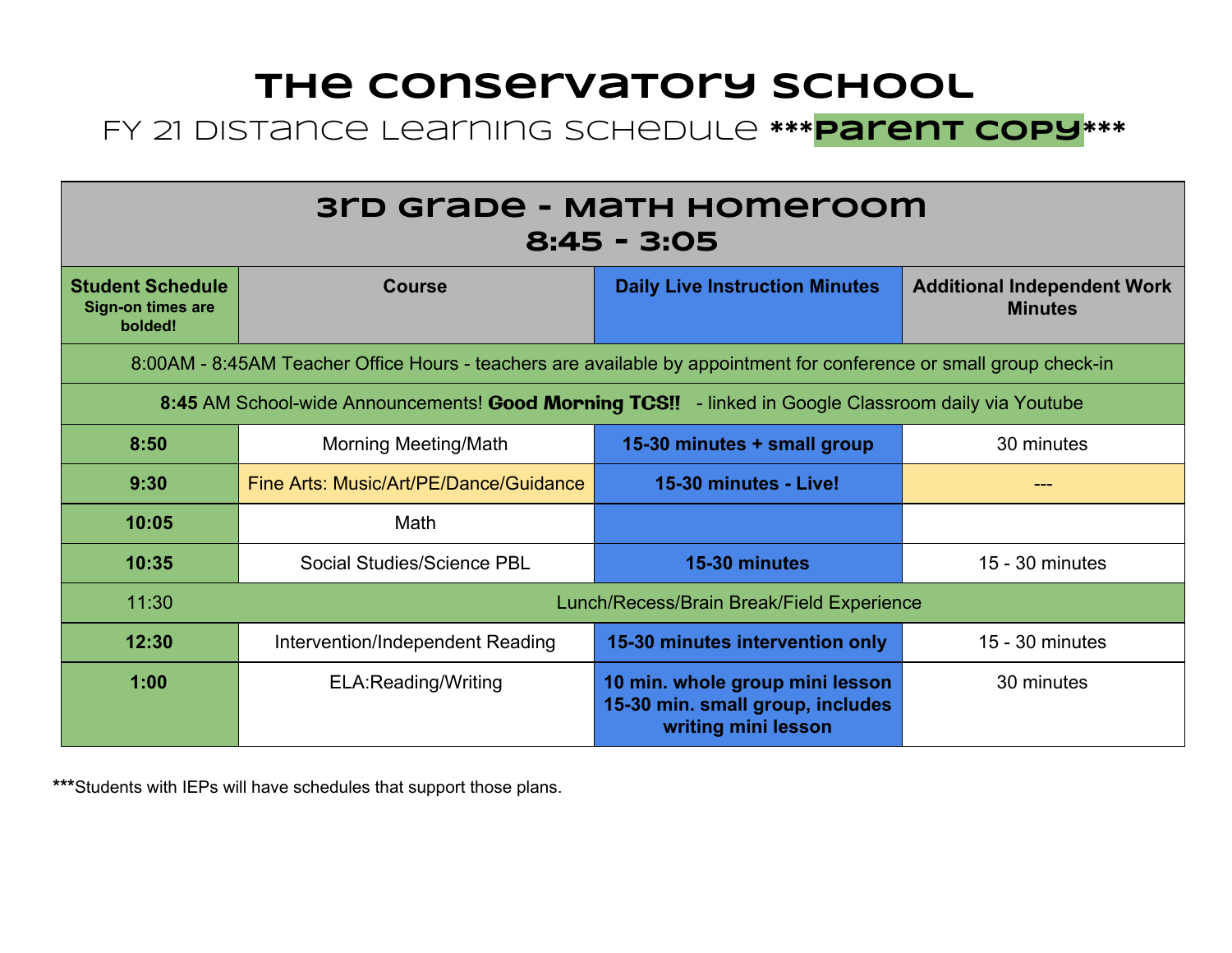#### FY 21 Distance Learning Schedule **\*\*\*parent copy\*\*\***

| 4TH Grade - Self-contained -or- ELA Homeroom<br>$8:45 - 3:05$                                        |                                                                                                                     |                                                                                            |                                                      |  |
|------------------------------------------------------------------------------------------------------|---------------------------------------------------------------------------------------------------------------------|--------------------------------------------------------------------------------------------|------------------------------------------------------|--|
| <b>Student Schedule</b><br>Sign-on times are<br>bolded!                                              | <b>Course</b>                                                                                                       | <b>Daily Live Instruction Minutes</b>                                                      | <b>Additional Independent Work</b><br><b>Minutes</b> |  |
|                                                                                                      | 8:00AM - 8:45AM Teacher Office Hours - teachers are available by appointment for conference or small group check-in |                                                                                            |                                                      |  |
| 8:45 AM School-wide Announcements! Good Morning TCS!! - linked in Google Classroom daily via Youtube |                                                                                                                     |                                                                                            |                                                      |  |
| 8:50                                                                                                 | Fine Arts: Music/Art/PE/Dance/Guidance                                                                              | 30 minutes - Live!                                                                         |                                                      |  |
| 9:20                                                                                                 | <b>Morning Meeting</b>                                                                                              | <b>10 minutes</b>                                                                          | ---                                                  |  |
| 9:30                                                                                                 | <b>ELA: Reading/Writing/Social Studies</b>                                                                          | 10 min. whole group mini lesson<br>15-30 min. small group, includes<br>writing mini lesson | 60 minutes                                           |  |
| 11:30<br>Lunch/Recess/Brain Break/Field Experience                                                   |                                                                                                                     |                                                                                            |                                                      |  |
| 12:30                                                                                                | Intervention/Independent Reading                                                                                    | 15-30 minutes intervention only                                                            | 15 - 30 minutes                                      |  |
| 1:05                                                                                                 | Math                                                                                                                | 15-30 minutes + small group                                                                | 30 minutes                                           |  |
| 2:05                                                                                                 | <b>Science PBL</b>                                                                                                  | 15-30 minutes                                                                              | 15 - 30 minutes                                      |  |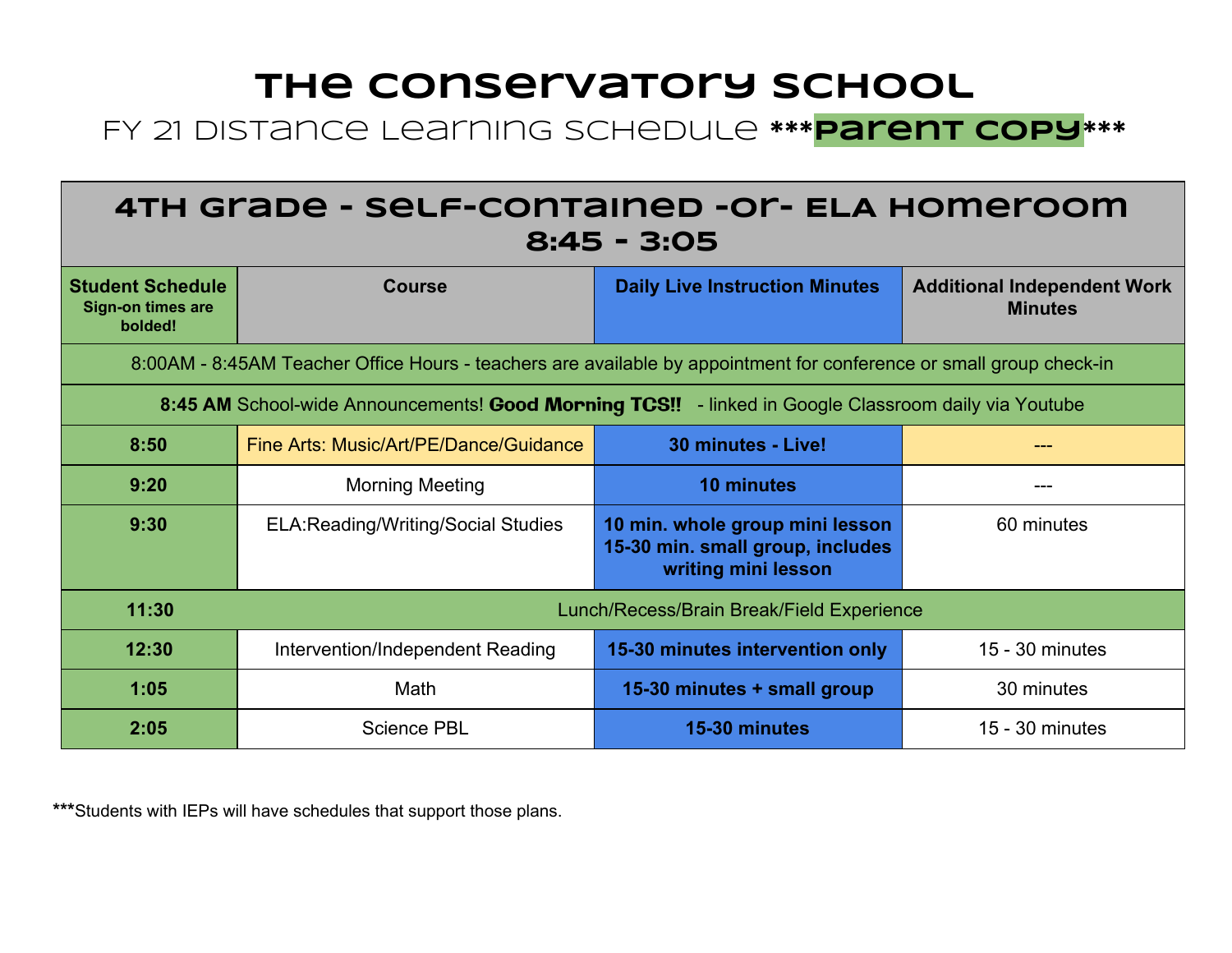#### FY 21 Distance Learning Schedule **\*\*\*Parent copy\*\*\***

| 4TH Grade - Math Homeroom<br>$8:45 - 3:05$                                                           |                                                                                                                     |                                                                                            |                                                      |  |
|------------------------------------------------------------------------------------------------------|---------------------------------------------------------------------------------------------------------------------|--------------------------------------------------------------------------------------------|------------------------------------------------------|--|
| <b>Student Schedule</b><br>Sign-on times are<br>bolded!                                              | <b>Course</b>                                                                                                       | <b>Daily Live Instruction Minutes</b>                                                      | <b>Additional Independent Work</b><br><b>Minutes</b> |  |
|                                                                                                      | 8:00AM - 8:45AM Teacher Office Hours - teachers are available by appointment for conference or small group check-in |                                                                                            |                                                      |  |
| 8:45 AM School-wide Announcements! Good Morning TCS!! - linked in Google Classroom daily via Youtube |                                                                                                                     |                                                                                            |                                                      |  |
| 8:50                                                                                                 | Fine Arts: Music/Art/PE/Dance/Guidance                                                                              | 30 minutes - Live!                                                                         |                                                      |  |
| 9:20                                                                                                 | <b>Morning Meeting</b>                                                                                              | <b>10 minutes</b>                                                                          | ---                                                  |  |
| 9:30                                                                                                 | Math                                                                                                                | 15-30 minutes + small group                                                                | 30 minutes                                           |  |
| 10:30                                                                                                | <b>Science PBL</b>                                                                                                  | 15-30 minutes                                                                              | $15 - 30$ minutes                                    |  |
| 11:30                                                                                                |                                                                                                                     | Lunch/Recess/Brain Break/Field Experience                                                  |                                                      |  |
| 12:30                                                                                                | Intervention/Independent Reading                                                                                    | 15-30 minutes intervention only                                                            | 15 - 30 minutes                                      |  |
| 1:05                                                                                                 | <b>ELA: Reading/Writing/Social Studies</b>                                                                          | 10 min. whole group mini lesson<br>15-30 min. small group, includes<br>writing mini lesson | 60 minutes                                           |  |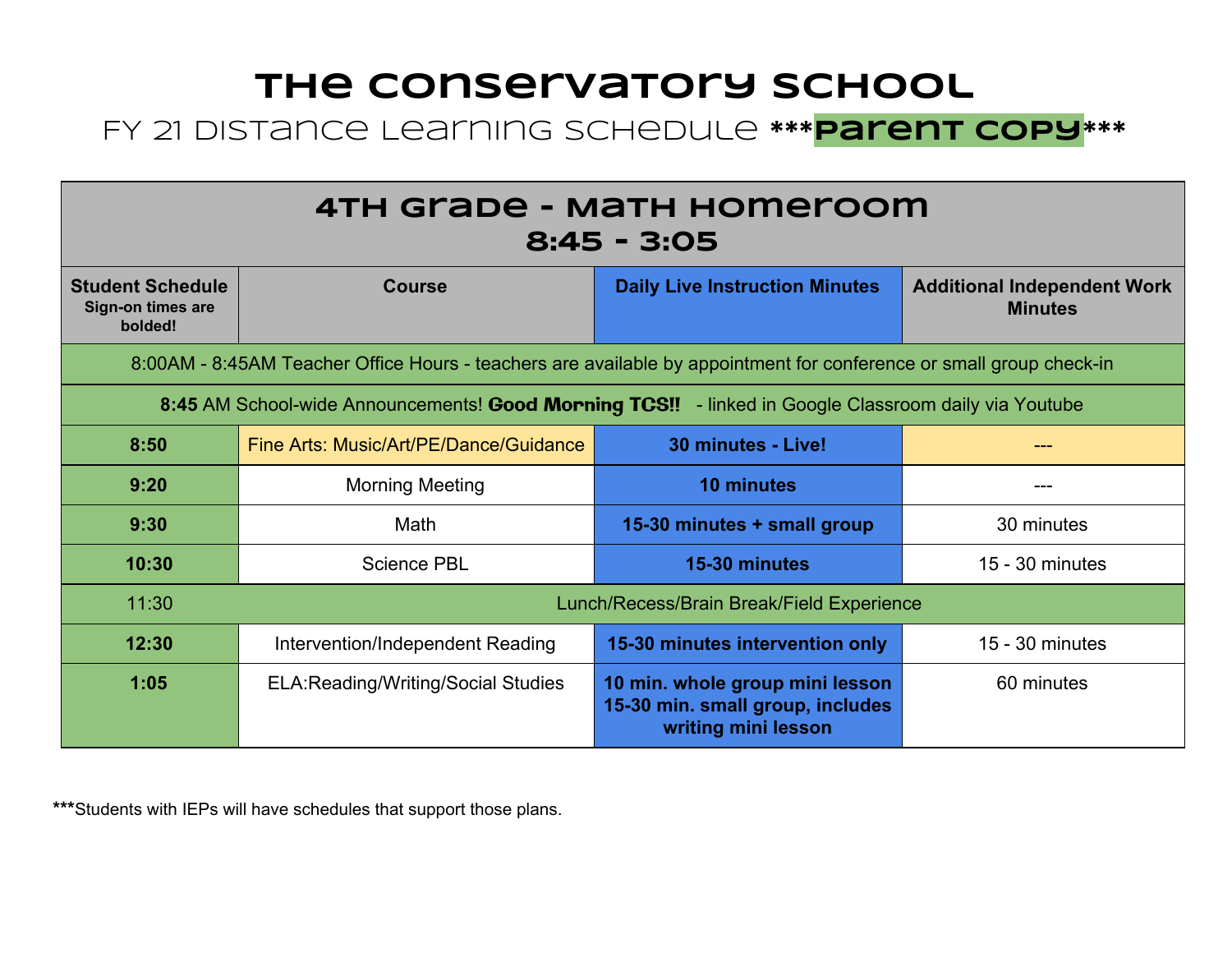#### FY 21 Distance Learning Schedule **\*\*\*parent copy\*\*\***

| 5TH Grade - Math Homeroom<br>$8:45 - 3:05$                                                                          |                                            |                                                                                            |                                                      |  |
|---------------------------------------------------------------------------------------------------------------------|--------------------------------------------|--------------------------------------------------------------------------------------------|------------------------------------------------------|--|
| <b>Student Schedule</b><br><b>Sign-on times are</b><br>bolded!                                                      | <b>Course</b>                              | <b>Daily Live Instruction Minutes</b>                                                      | <b>Additional Independent Work</b><br><b>Minutes</b> |  |
| 8:00AM - 8:45AM Teacher Office Hours - teachers are available by appointment for conference or small group check-in |                                            |                                                                                            |                                                      |  |
| 8:45 AM School-wide Announcements! Good Morning TCS!! - linked in Google Classroom daily via Youtube                |                                            |                                                                                            |                                                      |  |
| 8:50                                                                                                                | <b>Morning Meeting</b>                     | <b>10 minutes</b>                                                                          |                                                      |  |
| 9:00                                                                                                                | Math                                       | 15-30 minutes + small group                                                                | 30 minutes                                           |  |
| 10:00                                                                                                               | Fine Arts: Music/Art/PE/Dance/Guidance     | 30 minutes - Live!                                                                         | ---                                                  |  |
| 10:30                                                                                                               | <b>Science PBL</b>                         | 15-30 minutes                                                                              | 30 minutes                                           |  |
| 11:30                                                                                                               |                                            | Lunch/Recess/Brain Break/Field Experience                                                  |                                                      |  |
| 12:30                                                                                                               | <b>ELA: Reading/Writing/Social Studies</b> | 10 min. whole group mini lesson<br>15-30 min. small group, includes<br>writing mini lesson | 60 minutes                                           |  |
| 2:30                                                                                                                | Intervention/Independent Reading           | 15-30 minutes intervention only                                                            | $15 - 30$ minutes                                    |  |